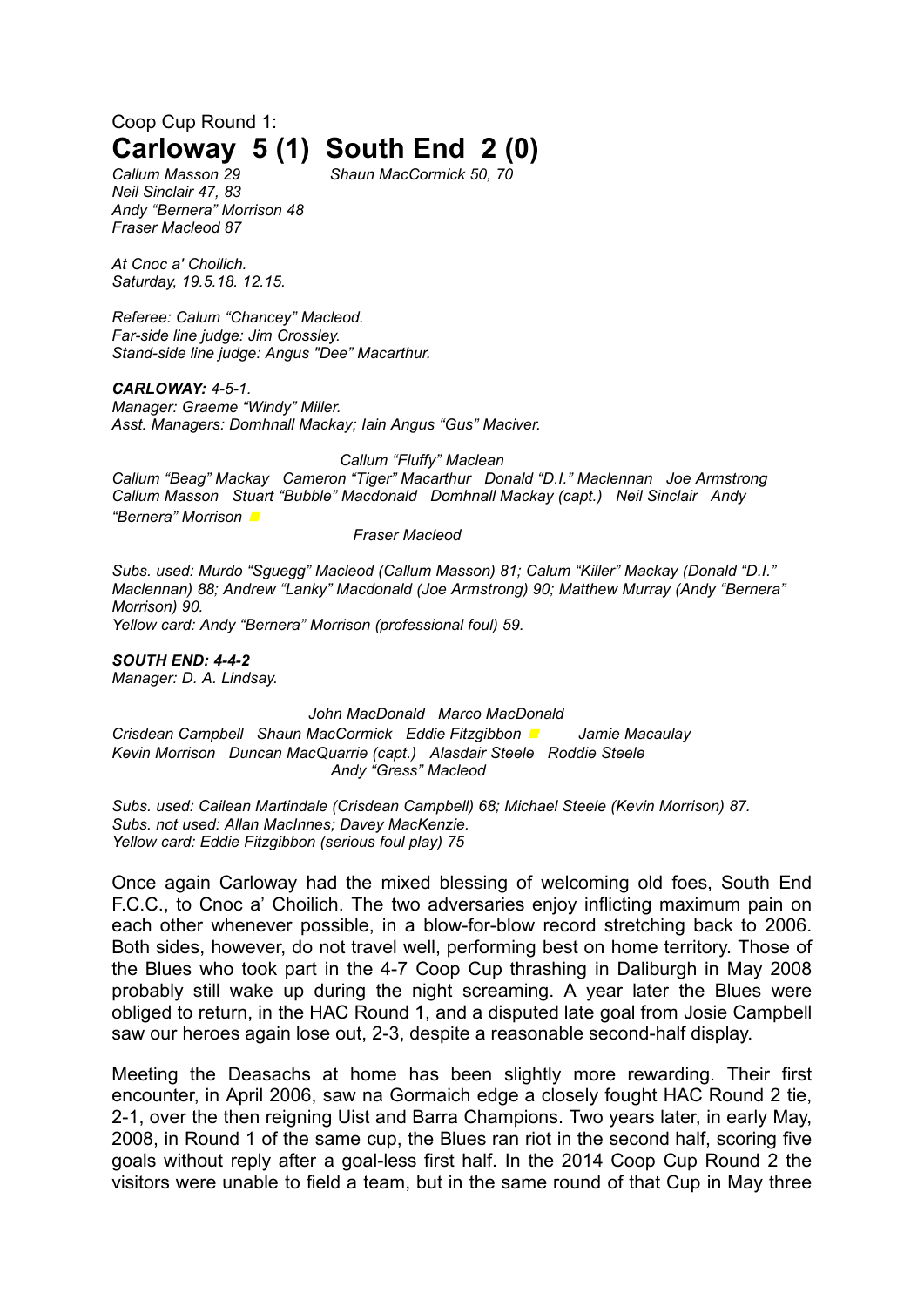years ago, Carloway ran out 6-3 victors here, despite having to field a seriously weakened team, the high points for the Blues being a Lee Johnson hat-trick and a 4 goals-in-six-minutes burst in the second half. Last year, in the Semi-Final of this Cup, Carloway appeared to be in easy street with a 2-0 interval lead, before being ground to powder by a rampant Uist side in the second half, who scored once, hit the post once, the bar twice, and were denied by a stunning "Van Der Sar" save off the last kick of the game. Even Lev Yashin wouldn't have got that one!

So, to today: facing a side from the Southern Isles is always tricky. Apart from knowing the Deasachs were lying second in the Uist & Barra League, nothing was really known about their quality, though there was a familiar face between the sticks in Andy "Gress" Macleod. Carloway themselves had problems in that area, with both David Beaton and Craigie unavailable, so Callum "Fluffy" Maclean was handed his debut and deputized. Archie MacDonald and Ross Maciver were also unable to play and Kenny "Dokus" Macdonald was still unfit, while Murdo Squegg" Macleod, who at the season's opening wished to drop out of regular first-time action and only help out when required, was due a rest. "Windy" hadn't his selection problems to seek then, but he managed to square the circle, helped in part by the return up front of one of the 2013 *galacticos*, Fraser "Frazmac" Macleod. Andy "Bernera" Morrison filled the space on left midfield, while Matthew Murray and Calum "Killer" Mackay joined Andrew "Lanky" Macdonald and "Squegg" on the bench.

Again, a rather sparse crowd (apparently there were two or three big events taking place elsewhere in Scotland and England today) had to witness two sides desperately trying to utilize a gale-force sou' easterly, with and against them. Immediately, Carloway tried to pick up where they left off on Wednesday, with an aggressive high-line trying to use Masson's and "Frazmac's" pace wide and Sinclair's aggression through the centre, but the strong-looking Uibhistich did not buckle and it was the 11th minute before the first chance appeared. A "Bubble" charge from just inside his own half in the centre took him to midway within the South End half, before slipping a low diagonal right-wards to a breaking Sinclair, moving behind his marker. The Barach made 16 metres from the bye-line, just outside the box, before squaring across goal, but unfortunately his low cross was a couple of metres too far for Masson and "Frazmac" to connect.

It was 19 minutes before the Deasachs threatened. A perfect free-kick from Kevin Morrison in the centre circle was chested down well by John MacDonald on the penalty spot, before turning right, but his strike was blocked away for a corner by "D.I.". However, offside had already been given. Five minutes later a disputed freekick on the right edge of the Carloway box was cracked viciously round the wall by McCormick but just swished outside "Fluffy's" right-hand post.

Then, in 29 minutes, the Blues finally used the wind to their advantage and started to breathe a little easier. A breaking ball was won by Mackay within the centre of his own half and he immediately transferred it forward to Sinclair. Midway within the South End half, he slipped the ball right-wards to the lurking Masson, who turned, steadied himself, then unleashed a high right-footer goal-wards which was caught by the wind and soared high over the flailing right-hand of "Gress" and into the top right of his net (**1-0**).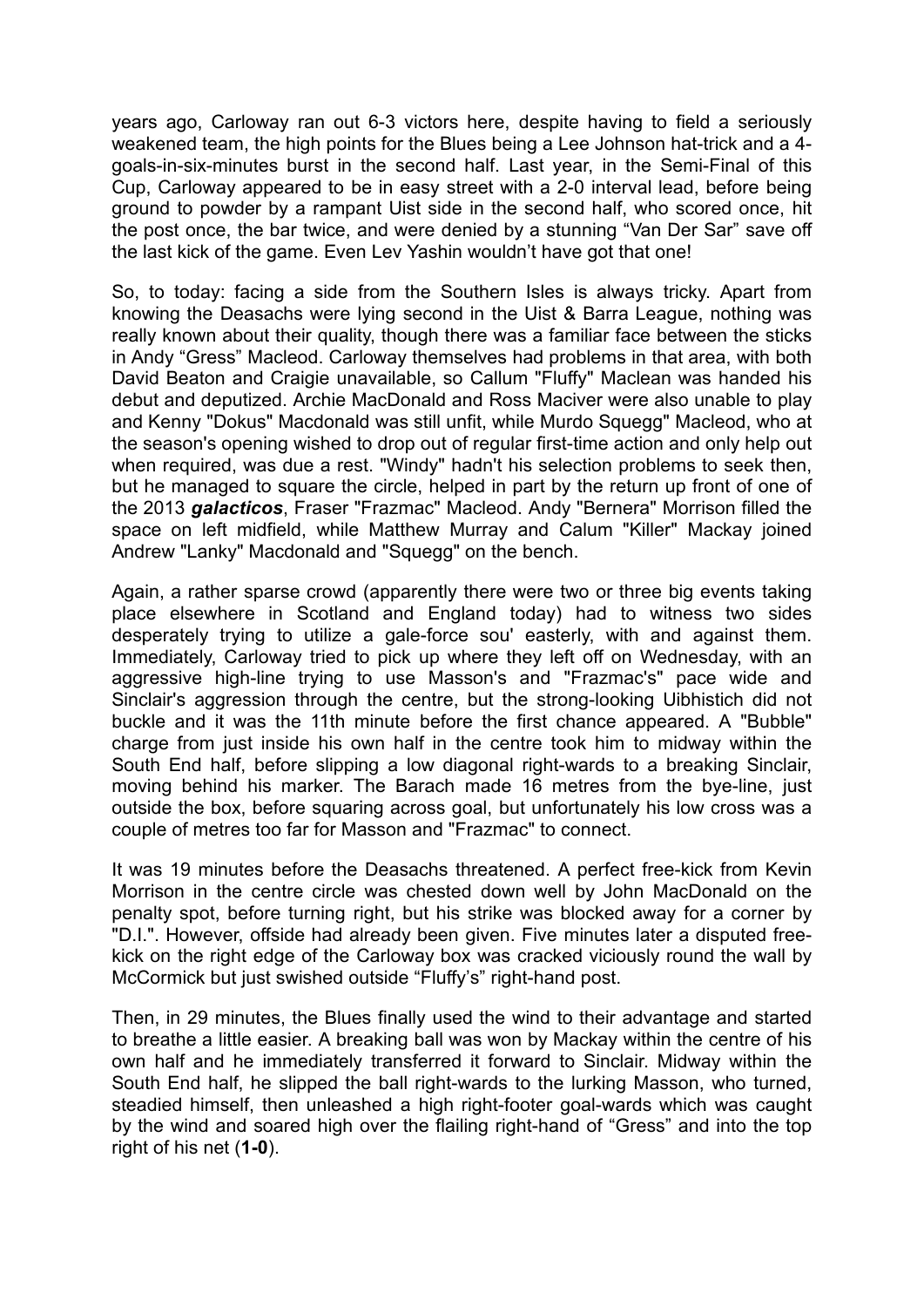This steadied the Blues but the next real chance fell to the visitors in the 38th minute, when a Roddie Steele free-kick from the left-hand corner of the Carloway box led to a fracas within the Carloway box. First John MacDonald was charged down, then a shot from Marco MacDonald before the ball was booted off for a corner on the Carloway left by a relieved Armstrong.

Four minutes later it was "Frazmac's" chance to shine with a lightning-fast run the length of the right touch-line, before cutting the ball in square, 18 metres from the byeline, for a waiting Masson, but his immediate right-foot strike was beaten away expertly by "Gress", low to his left.

## **Half-time: Carloway 1 South End 0**

Despite the wind making it difficult for both sides to be measured and constructive, the game had a reasonably entertaining "*cup-tie*" feel to it - physical; combative and still hung in the balance as each side wanted the ball, to create the breaks that would realize the opportunities. An explosive opening four minutes in the second half heightened the temperature even further. Straight away the Uibhistich broke down the right, MacQuarrie finding Roddie Steele on the right on the centre-line, and he played the ball on early to John MacDonald, breaking behind Armstrong. From 20 metres on the left edge of the Carloway box, he let fly with a low right-foot curler which "Fluffy" had to look smart to turn away for a corner at the base of his left-hand post. The corner was headed clear and Mackay immediately picked out "Frazmac", lurking by the right touch-line on the centre line. He in turn whizzed off down the line like Usain Bolt towards the corner flag, pursued desperately by Morrison, who managed to tangle with him by the corner flag, but the big striker still managed to whip across a nasty waist-high ball to the near post. Masson tried to connect, but without success, the ball carrying onwards across goal, where Sinclair met it, 12 metres out by the near post, and drove it hard goal-wards. The ball took a nasty deflection off MacQuarrie, then a second off Steele, before shooting home just inside "Gress's" left-hand post (**2-0**).

A minute later, South End surged forward from the kick-off and once again the ball was lost, then played out to "Frazmac" on the right, and again he took off like Lewis Hamilton. This time he did not hesitate in the corner, but 16 metres from the bye-line hooked across a chest-high square ball which reached "Bernera" running across the box in the centre. He breasted the ball right-wards before whamming a reverse rightfooter into the net to the right of the helpless keeper (**3-0**).

The drama did not cease. From the re-start, the Deasachs once more played forward, Fitzgibbon eventually freeing MacCormick coming through the centre. As the defence retreated, he looked up and from 22 metres cracked a high right-footer goal-wards, and just as Masson's effort had been helped on by the wind, so was this attempt, and the ball rocketed past the up-stretched right-hand of the keeper (**3-1**).

South End now found new energy - and purpose - to pressure an unsettled Carloway but it was 65 minutes before they created another opportunity. A long Morrison free-kick from midway within the Uibhisteach half, on the left, seemed to be flying well-wide of "Fluffy"s" left-hand post as Roddie Steele gave chase, but 16 metres out from goal, almost on the bye-line, he somehow hooked the ball right